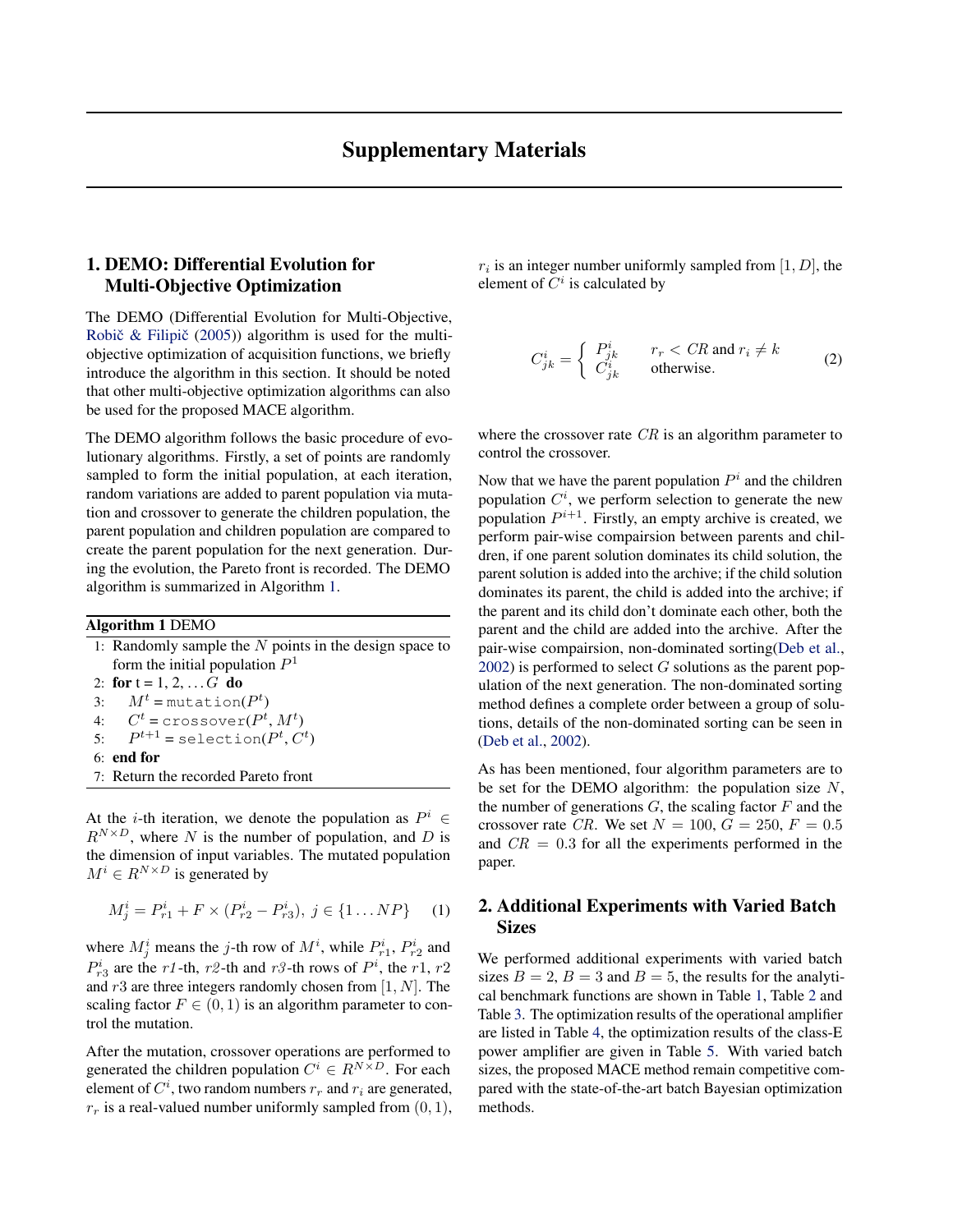<span id="page-1-0"></span>

| Table 1. Statistics of the regrets of the beneminary functions with batch size $D = 2$ |                                      |                                   |                                       |                                     |                                     |
|----------------------------------------------------------------------------------------|--------------------------------------|-----------------------------------|---------------------------------------|-------------------------------------|-------------------------------------|
| Algorithm                                                                              | <b>MACE</b>                          | <b>BLCB</b>                       | EI-LP                                 | <b>OKG</b>                          | <b>OEI</b>                          |
| Ackley<br>Alpine1                                                                      | $1.15 \pm 0.646$<br>$1.38 \pm 0.768$ | $1.7 \pm 0.85$<br>$3.23 \pm 1.03$ | $0.507 \pm 0.408$<br>$1.55 \pm 0.689$ | $4.31 \pm 1.81$<br>$3.17 \pm 0.749$ | $3.07 \pm 0.786$<br>$2.4 \pm 0.904$ |
| <b>Branin</b>                                                                          | 5.6e-6 $\pm$ 1.03e-5                 | $1.86e-4 \pm 2.65e-4$             | $0.0257 \pm 0.0395$                   | $0.21 \pm 0.159$                    | 8.27e-4 $\pm$ 1.56e-3               |
| Eggholder                                                                              | $116 \pm 65.4$                       | $132 \pm 66.2$                    | $82.7 \pm 51.6$                       | $115 + 78.3$                        | $104 + 78.4$                        |
| Hartmann6                                                                              | $0.0479 \pm 0.0584$                  | $0.0719 \pm 0.0587$               | $0.161 \pm 0.301$                     | $0.257 \pm 0.0823$                  | $0.178 \pm 0.128$                   |
| Rosenbrock                                                                             | $1.05e-3 \pm 0.0011$                 | 5.56e-3 $\pm$ 9.28e-3             | $8.37 \pm 5.63$                       | $9.41 \pm 10.7$                     | $10.3 \pm 8.52$                     |
| Ackley10D                                                                              | $2.75 \pm 0.497$                     | $3.13 \pm 0.723$                  | $18.5 \pm 1.02$                       | $18.4 \pm 0.943$                    | $18.8 \pm 0.608$                    |
| Rosenbrock10D                                                                          | $223 \pm 104$                        | $552 + 223$                       | $1.1e+03 \pm 496$                     | $957 + 439$                         | $757 \pm 405$                       |

Table 1. Statistics of the regrets of the benchmark functions with batch size  $B = 2$ 

Table 2. Statistics of the regrets of the benchmark functions with batch size  $B = 3$ 

| Algorithm     | <b>MACE</b>           | <b>BLCB</b>           | EI-LP               | OKG               | <b>OEI</b>            |
|---------------|-----------------------|-----------------------|---------------------|-------------------|-----------------------|
| Ackley        | $1.37 \pm 1.39$       | $1.71 \pm 1.02$       | $0.216 \pm 0.148$   | $5.49 \pm 1.94$   | $2.34 \pm 0.788$      |
| Alpine1       | $1.03 \pm 0.746$      | $2.63 \pm 1.2$        | $1.1 \pm 0.376$     | $3.18 \pm 0.225$  | $2.25 \pm 0.42$       |
| <b>Branin</b> | $2.85e-5 \pm 3.18e-5$ | $8.14e-5 \pm 1.27e-4$ | $0.0344 \pm 0.0183$ | $0.247 \pm 0.188$ | 5.21e-5 $\pm$ 1.35e-4 |
| Eggholder     | $65.3 \pm 62.9$       | $82.6 \pm 32.2$       | $65.9 \pm 43.3$     | $117 + 79.2$      | $81.7 \pm 63.1$       |
| Hartmann6     | $0.012 \pm 0.0359$    | $0.0477 \pm 0.0584$   | $0.0489 \pm 0.0531$ | $0.335 \pm 0.188$ | $0.189 \pm 0.108$     |
| Rosenbrock    | $9.46e-4 + 7.75e-4$   | $0.00148 \pm 0.00212$ | $3.78 \pm 3.4$      | $4.28 \pm 5.5$    | $5.44 \pm 4.21$       |
| Ackley10D     | $3.05 \pm 0.682$      | $3.05 \pm 0.431$      | $17.6 \pm 3.53$     | $18.5 \pm 0.731$  | $18.6 \pm 0.438$      |
| Rosenbrock10D | $208 + 92.5$          | $389 \pm 187$         | $653 \pm 473$       | $695 \pm 307$     | $953 \pm 410$         |

Table 3. Statistics of the regrets of the benchmark functions with batch size  $B = 5$ 

| Algorithm     | <b>MACE</b>           | <b>BLCB</b>           | EI-LP               | OKG               | <b>OEI</b>            |
|---------------|-----------------------|-----------------------|---------------------|-------------------|-----------------------|
| Ackley        | $1.7 \pm 1.02$        | $1.38 \pm 0.836$      | $0.105 \pm 0.0978$  | $5.27 \pm 1.38$   | $2.16 \pm 1.11$       |
| Alpine1       | $0.654 \pm 0.317$     | $1.68 \pm 1.26$       | $0.766 \pm 0.441$   | $3.21 \pm 0.497$  | $2.05 \pm 0.341$      |
| <b>Branin</b> | $1.26e-5 \pm 1.81e-5$ | $2.99e-5 + 3.42e-5$   | $0.0144 \pm 0.0154$ | $0.163 \pm 0.163$ | $2.02e-5 \pm 5.21e-5$ |
| Eggholder     | $74.1 \pm 74.3$       | $61.1 \pm 33.5$       | $63.5 \pm 94.3$     | $71 + 29.4$       | $49.1 \pm 25.8$       |
| Hartmann6     | $0.0477 \pm 0.0584$   | $0.0358 + 0.0546$     | $0.0552 \pm 0.0546$ | $0.47 \pm 0.221$  | $0.198 \pm 0.105$     |
| Rosenbrock    | 5.48e-4 $\pm$ 8.12e-4 | 9.39e-4 $\pm$ 6.83e-4 | $2.72 \pm 1.97$     | $3.42 \pm 4.8$    | $6.69 \pm 5.34$       |
| Ackley10D     | $2.63 \pm 0.486$      | $3.05 \pm 0.319$      | $15.7 \pm 5.69$     | $18.1 \pm 0.476$  | $18.1 \pm 0.653$      |
| Rosenbrock10D | $81.9 \pm 22.9$       | $348 \pm 83.7$        | $645 + 470$         | $893 + 393$       | $705 \pm 314$         |

Table 4. Optimization Results of the Operational Amplifier with  $B = 2$ ,  $B = 3$  annd  $B = 5$ 

| Algorithm MACE |                                  | <b>BLCB</b>                | ELLP        |
|----------------|----------------------------------|----------------------------|-------------|
| $B=2$          | $-689 \pm 4.37$                  | $-649 + 28.8 - 627 + 48.5$ |             |
| $B=3$          | $-690 + 0.518$                   | $-672 + 20.4 -621 + 45.2$  |             |
| $B=5$          | $-690 \pm 0.0251 - 684 \pm 6.86$ |                            | $-626 + 49$ |

Table 5. Optimization Results of the class-E Power Amplifier with  $B = 2$ ,  $B = 3$  annd  $B = 5$ 

| <b>Algorithm</b> | MACE             | <b>BLCB</b>       | ELLP              |
|------------------|------------------|-------------------|-------------------|
| $B=2$            | $-4.13 + 0.207$  | $-4.01 \pm 0.208$ | $-3.65 \pm 0.312$ |
| $B=3$            | $-4.45 + 0.326$  | $-4.17 + 0.163$   | $-3.87 + 0.306$   |
| $B=5$            | $-4.26 \pm 0.18$ | $-4.17 + 0.111$   | $-4.18 + 0.222$   |